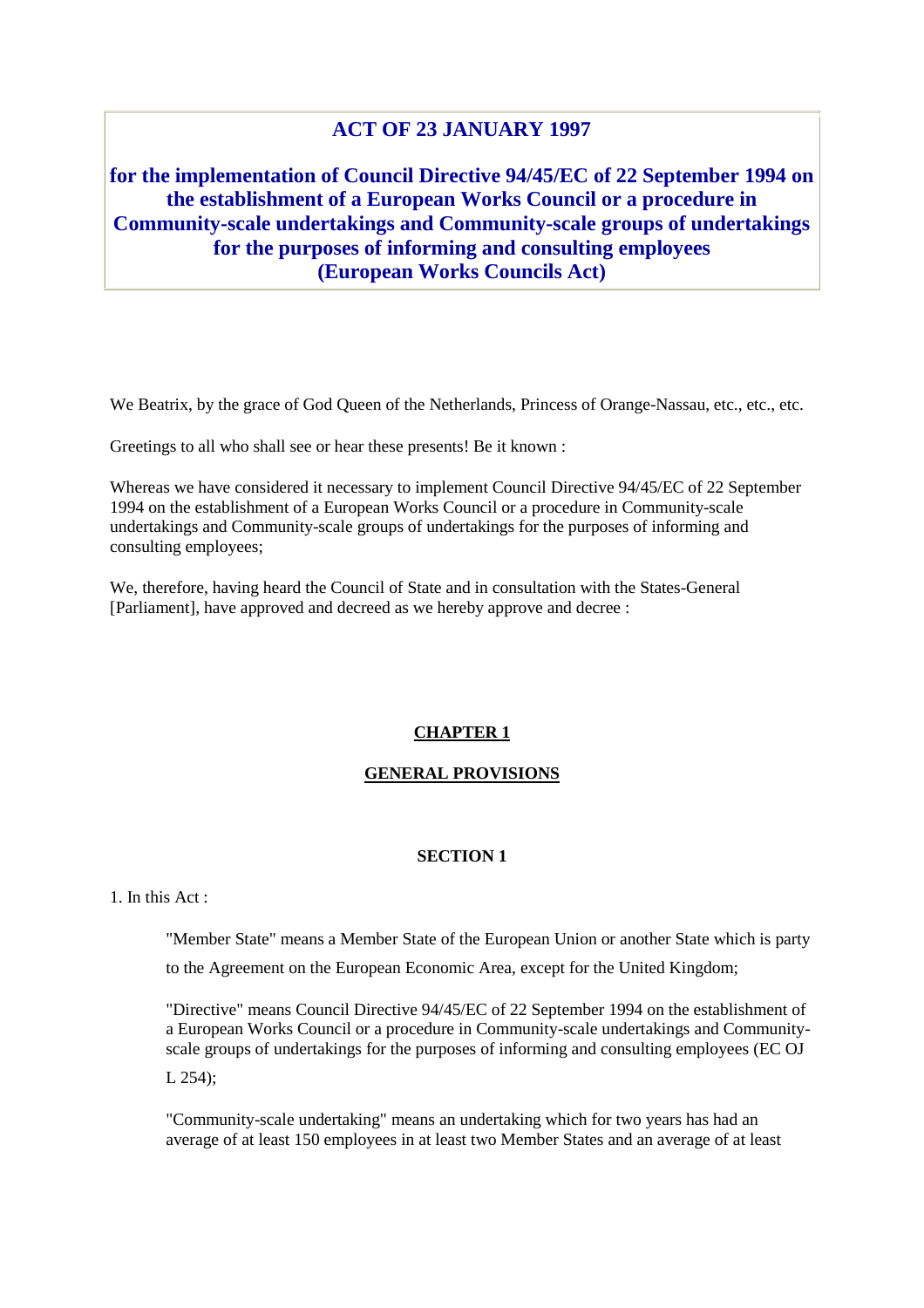1,000 employees in the Member States taken together, unless it belongs to a Community-scale group;

"Community-scale group" means a combination of undertakings consisting of a controlling undertaking as referred to in section 2 and an undertaking or undertakings over which it exercises control, in which :

1°. at least two undertakings are situated in different Member States, and

2°. for two years at least one undertaking has had an average of at least 150 employees in one Member State and another undertaking has had an average of at least 150 employers in another Member State, and

3 o . all the undertakings taken together have for two years had an average of at least

1,000 employees in the Member States;

"central management" means, in the case of a Community-scale undertaking, the management of such an undertaking, and in the case of a Community-scale group, the management of the

controlling undertaking as referred to in section 2.

2. Where the domicile or headquarters of a Community-scale undertaking is not situated in a Member State, the central management shall be deemed to be :

a. a person appointed by the Community-scale undertaking and actually in charge of managing one of its establishments in a Member State, or failing that :

b. the person or persons actually in charge of the establishment employing the greatest number

of employees in any one Member State.

3. Where the domicile or headquarters of the controlling undertaking as referred to in section 2 is not situated in a Member State, the controlling undertaking may designate as its representative the management of a group undertaking having its domicile or headquarters in a Member State. Failing such a designation, the management of the group undertaking which has its domicile or headquarters in a Member State and which employs the greatest number of employees in any one Member State

will be deemed to be such.

4. Action or failure to take action by the central management as referred to in subsection 1(e) or 3 respectively shall be the responsibility of the natural or legal person maintaining the Community-scale undertaking or controlling undertaking or the group undertaking as referred to in subsection 3.

# **SECTION 2**

1. In this Act, "controlling undertaking" means the undertaking within a Community-scale group which can directly or indirectly exercise a dominant influence over another undertaking and over which no other undertaking exercises a dominant influence directly or indirectly. Unless otherwise shown to be the case, an undertaking shall be presumed to be the controlling undertaking if it :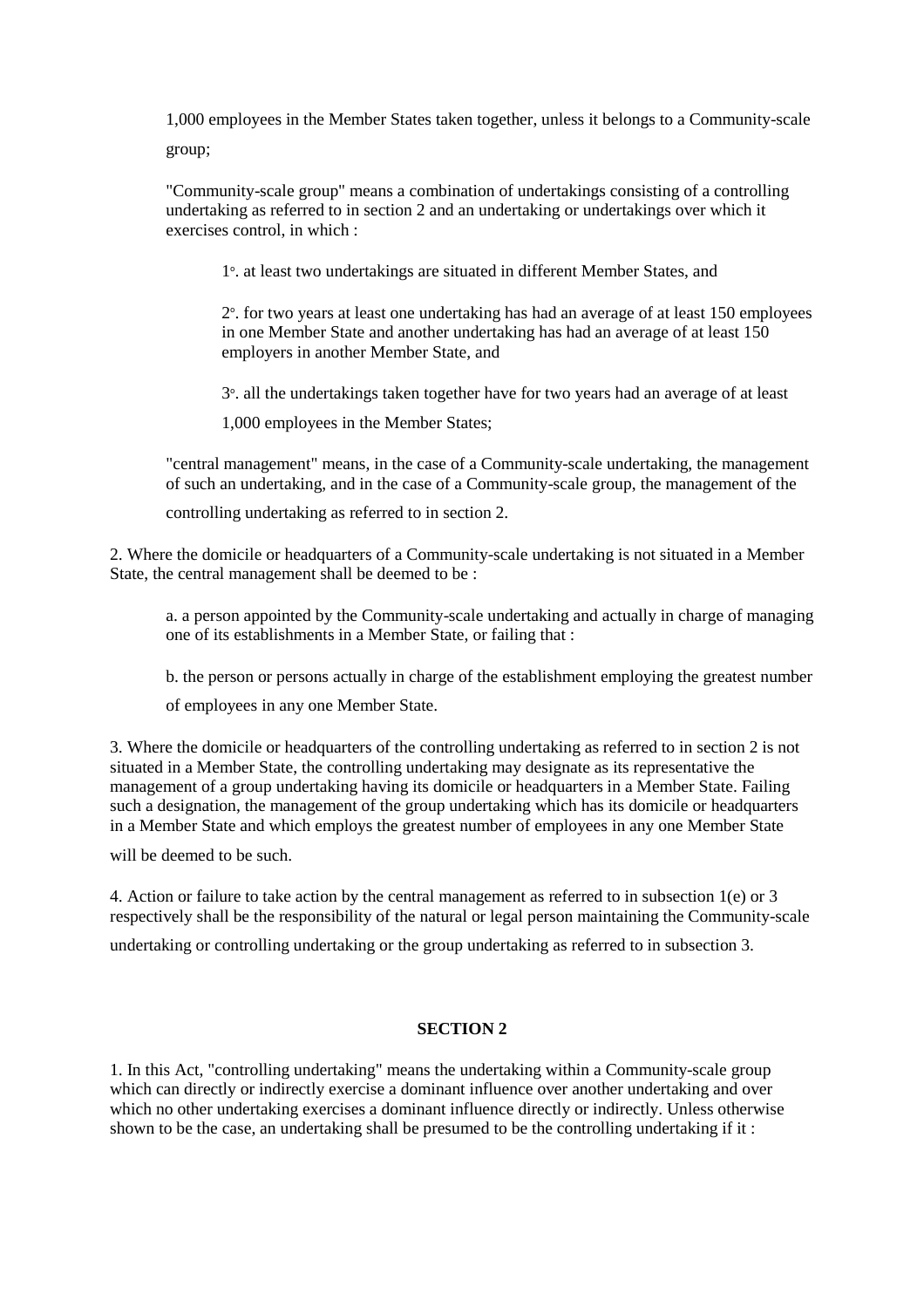a. can appoint more than half of the members of the other undertaking's administrative, management or supervisory body, or

b. can exercise over half of the voting rights at the general meeting of that other undertaking, or

c. urnishes over 50 % of the other undertaking's subscribed capital.

DIRECTIVE

2. For the purposes of subsection 1 a controlling undertaking's rights as regards capital, voting and appointment shall include :

a. the corresponding rights of other undertakings over which it exercises a dominant influence;

b. the corresponding rights of any person or body acting in his or its own name but for account of the controlling undertaking or of one or more of its group undertakings.

3. For the purposes of subsection 1, the rights concerning capital and voting shall not be attributed to an undertaking which holds them for account of others.

4. For the purposes of subsection 1, voting rights attached to pledged shares shall be attributed to the creditor if he is authorised to decide how these rights are to be exercised. However, if the shares have been pledged as collateral for a loan which the creditor has provided in the usual course of his business, the voting rights shall only be attributed to him if he has exercised them on his own behalf.

## DIRECTIVE

5. No undertaking as referred to in article 3(5) at (a) or (c) of Council Regulation (EEC) No. 4064/89 of 21 December 1989 on the control of concentrations between undertakings <sup>(01)</sup> (OJ L 395) shall be

deemed to be a controlling undertaking.

6. The law applicable to an undertaking shall determine whether that undertaking is a controlling undertaking as referred to in subsection 1. If such law is not the law of a Member State, this matter shall be determined by the law applying to the group undertaking whose management represents the

controlling undertaking pursuant to section 1(3).

### DIRECTIVE

7. If several undertakings within a group satisfy one or more of the criteria laid down in subsection 1 :

a. the undertaking which satisfies the criterion laid down in point a. of that subsection shall be deemed to be the controlling undertaking, with the right of appointment regarding the management body taking priority;

b. where point a. does not lead to an undertaking being deemed to be the controlling undertaking, the criterion laid down in point b. shall take priority over that set out in point c.,

without prejudice to proof that another undertaking is able to exercise a dominant influence.

DIRECTIVE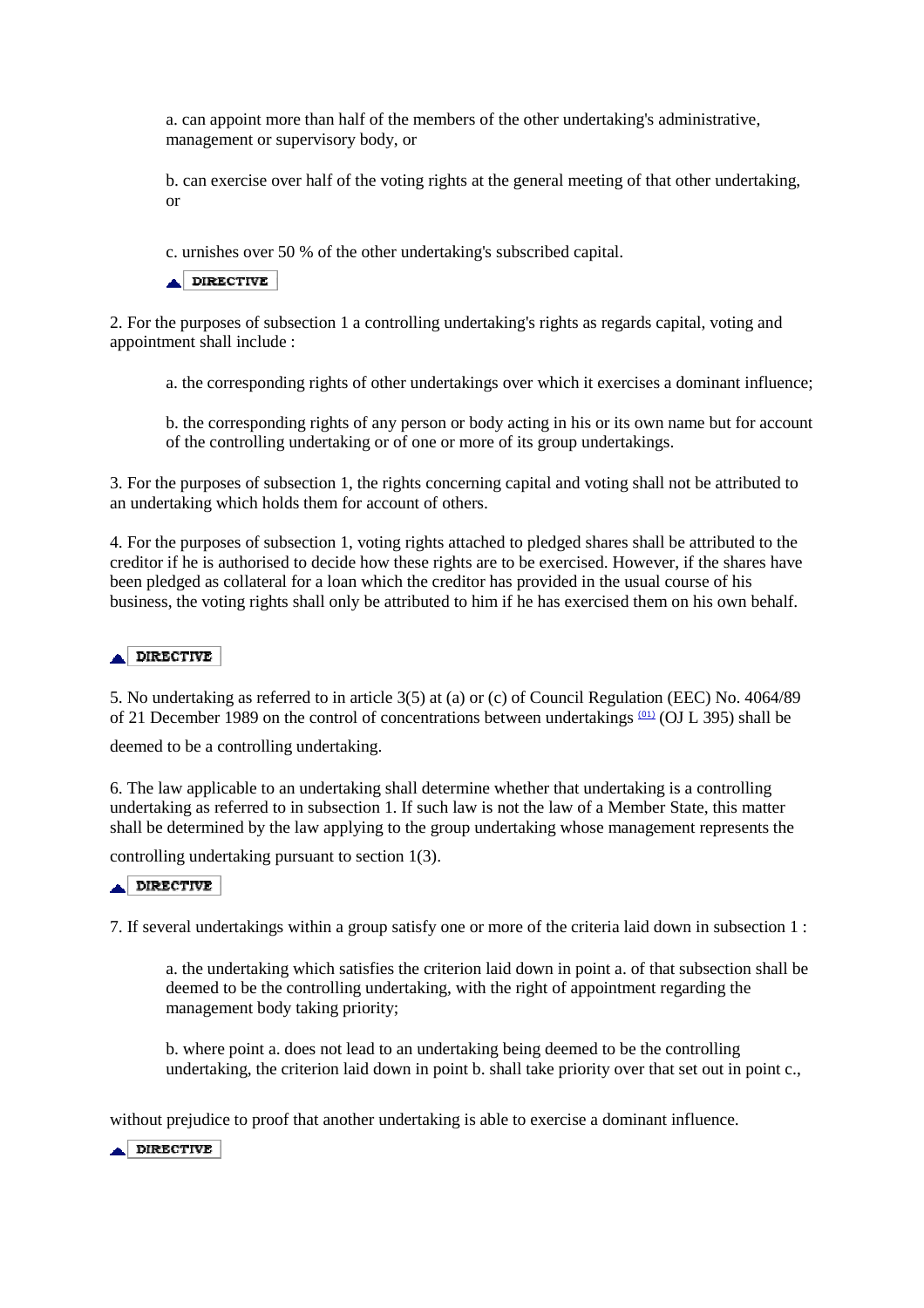## **SECTION 3**

1. In this Act the term "employees" means, insofar as persons working in the Netherlands are concerned, persons working under an employment contract in the Community-scale undertaking or the Community-scale group, and, where it applies to persons working in other Member States, the persons defined as such under the law of the relevant Member State.

2. For the purposes of sections 4(9), 7, 8(2), 11(6) and 19(7), "employees' representatives" means those persons defined as such under the law of the Member State in which the employees are working;

in the case of the Netherlands it means works councils.

 $\overline{\phantom{a}}$  DIRECTIVE

## **SECTION 4**

1. Subsections 2 to 8 shall apply to employees working in the Netherlands who are members of a special negotiating body or of a European Works Council or act as representatives under alternative arrangements for informing and consulting employees.

2. Such employees shall retain their entitlement to payment for the period of absence from work necessary to attend a meeting of the special negotiating body or the European Works Council or under the alternative information and consultation arrangements.

3. Insofar as is reasonably necessary for the exercise of their duties they shall be afforded the possibility - during working hours and without loss of pay - of taking part in mutual consultations and deliberations with other persons on matters concerning the performance of their duties, and of

undergoing education and training. (SEE ALSO)

### DIRECTIVE

4. They must maintain confidentiality on all business and company secrets which come to their knowledge in their capacity as representatives as well as on all matters designated confidential or whose confidential nature they ought to appreciate in the light of the confidentiality requirement imposed. This also applies to persons who are not employees but perform a function as referred to in subsection 1.

5. The duty of confidentiality shall not apply to anyone brought in for consultation or as an expert as referred to in sections 12 and 20, provided that the central management or the person who has imposed the confidentiality requirement has given due approval beforehand and the person involved has declared in writing that he undertakes to observe confidentiality on the matter concerned. In such cases the duty of confidentiality shall apply to the person in question.

6. The duty of confidentiality shall not cease upon the termination of a person's function as referred to

in subsection 1 or the termination of a person's employment at the undertaking.

#### **DIRECTIVE** ᇫ

7. The employer shall ensure that persons standing, or who have stood, as candidates for a function as referred to in subsection 1, as well as those exercising or having exercised such a function, shall not suffer any disadvantage in their position within the undertaking for that reason.

8. With regard to an employee exercising a function as referred to in subsection 1, or who exercised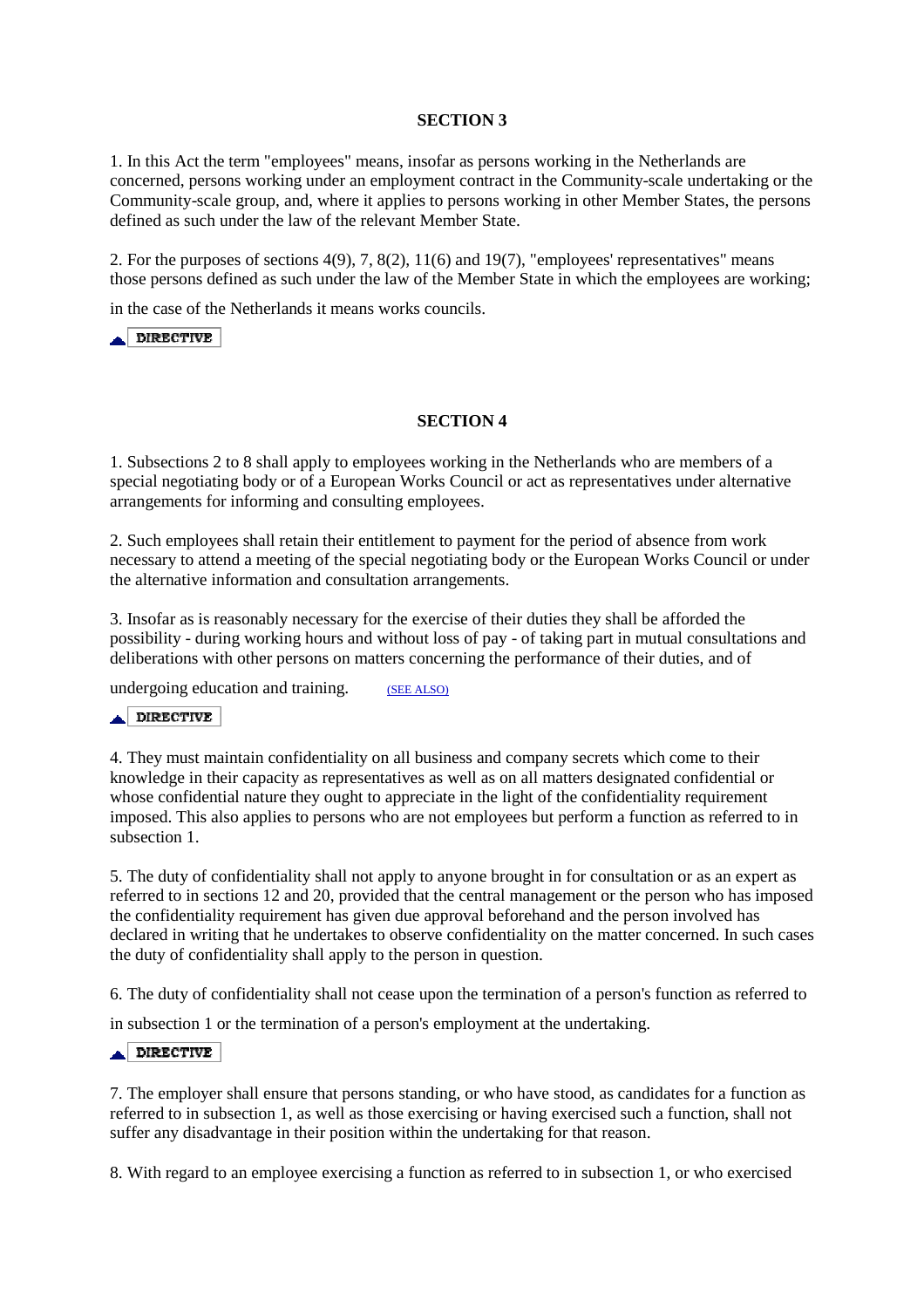such a function less than two years ago respectively, section 21, subsections 2 or 3 and 4 to 6, of the

Works Councils Act shall apply *mutatis mutandis*.

9. Any employee or employee representative working in the Netherlands may require the employer to notify him of the number of employees working in the Community-scale undertaking or group, as well

as the distribution of such employees across the various Member States. (SEE ALSO)

# DIRECTIVE

10. The employer of an employee working in the Netherlands and appointed or elected as a member of a special negotiating body or of a European Works Council shall report such appointment or election

to the central management.

## **SECTION 5**

Any interested person may request the Companies Division of Amsterdam Court of Appeal to order implementation of the provisions of this Act, with the exception of section 4, subsections 1 to 8, or of an agreement as referred to in section 11 or 24. A special negotiating body or the members thereof and a European Works Council established under this Act may not be ordered to pay the costs of such

proceedings. Articles 429a to 429t of the Code of Civil Procedure shall apply.

**DIRECTIVE** 

# **CHAPTER 2**

# **INFORMING AND CONSULTING EMPLOYEES IN DUTCH COMMUNITY-SCALE UNDERTAKINGS AND GROUPS**

## **DIVISION 1**

## **GENERAL PROVISIONS**

## **SECTION 6**

1. This chapter shall apply to Community-scale undertakings and controlling undertakings with their

domicile or headquarters in the Netherlands.

2. Where the domicile or headquarters of a Community-scale undertaking or controlling undertaking is not situated in a Member State, this chapter shall apply if the domicile or headquarters of the establishment or group undertaking as referred to in section 1(2) and (3) is situated in the Netherlands.

## **SECTION 7**

The Community-scale undertaking or controlling undertaking shall be obliged to state - at the request of employees or employees' representatives - the number of employees working in the Communityscale undertaking or Community-scale group, as well as the distribution of such employees across the

various Member States.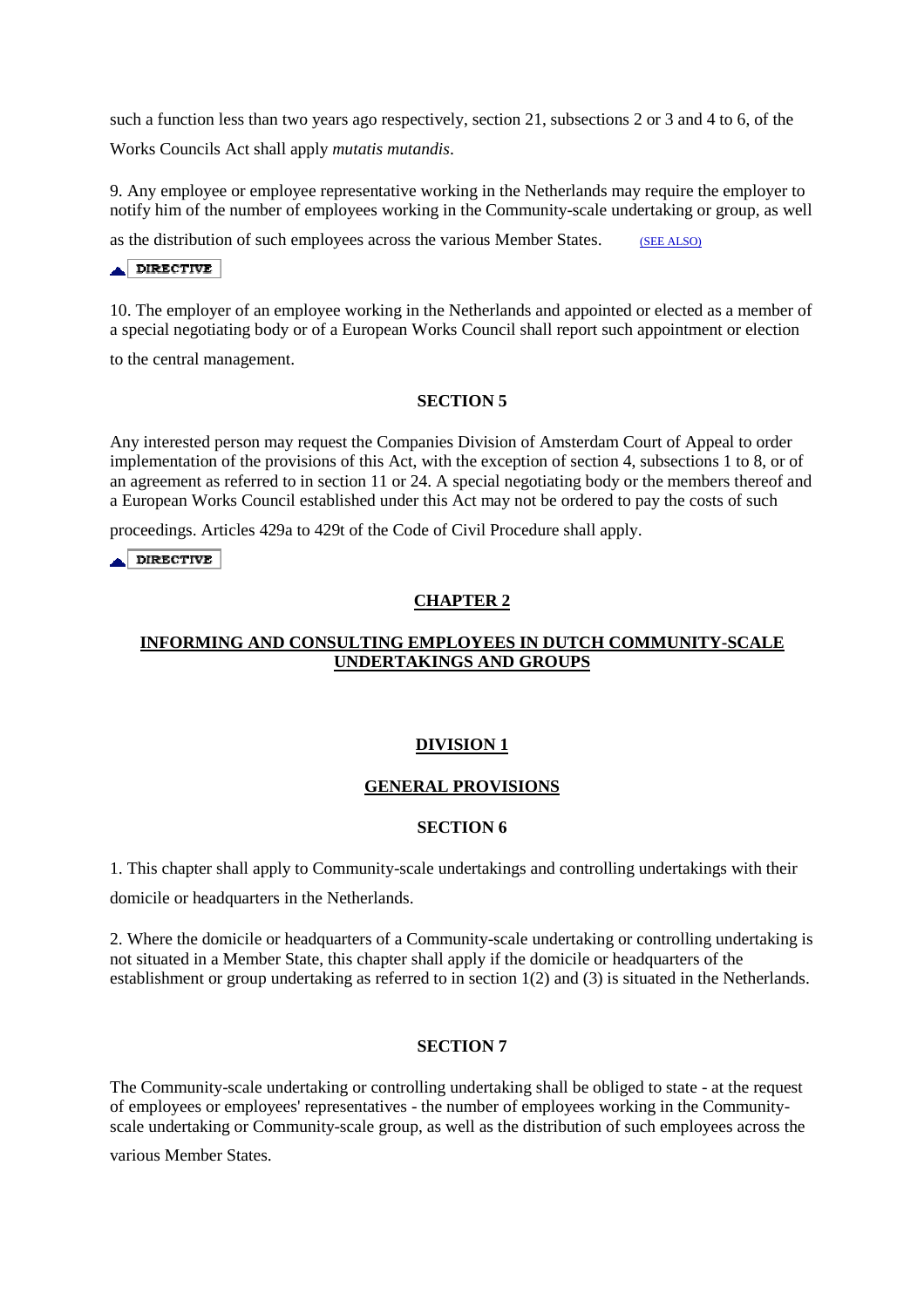# **DIVISION 2**

# **AGREEMENTS ON THE PROVISIONS OF INFORMATION AND CONSULTATION**

## **SECTION 8**

1. The central management may set up a special negotiating body for the purpose of entering into negotiations with it concerning an agreement on establishing a European Works Council, whether or not in accordance with division 3, or on making other arrangements for providing information to and consulting employees or their representatives on transnational matters.

2. The central management shall be obliged to set up a special negotiating body as referred to in subsection 1 if a written request to this end has been received from at least 100 employees or their representatives in at least two undertakings or establishments in at least two different Member States. If such a request is received by an establishment or undertaking belonging to a Community-scale undertaking or group, the central management shall ensure that the request is transmitted to it without delay and that the persons who made the request are informed of this.

3. Where the special negotiating body has taken a decision as referred to in section 11(2), the obligation referred to in subsection 2 above shall not apply during the two years following the taking of such a decision, unless the central management and the special negotiating body have agreed

otherwise. (SEE ALSO) آتم **DIRECTIVE** 

# **SECTION 9**

1. The special negotiating body shall consist of one member for each Member State in which employees of the Community-scale undertaking or group work and one, two or three supplementary members respectively for each Member State in which at least one quarter, one half or three-quarters

of the employees work. (SEE ALSO)

DIRECTIVE

2. Each member shall be elected or appointed pursuant to the law of the Member State in which he

works. (SEE ALSO) **DIRECTIVE** الم

3. The allocation of the seats shall be kept in accordance with subsection 1; if this leads to a change in the number of supplementary members for a Member State without there having been a new election or appointment to fill such seats, the members holding office for that Member State shall, for the purposes of section 13, together hold as many votes as the number of seats laid down for that Member

State under subsection 1. (SEE ALSO)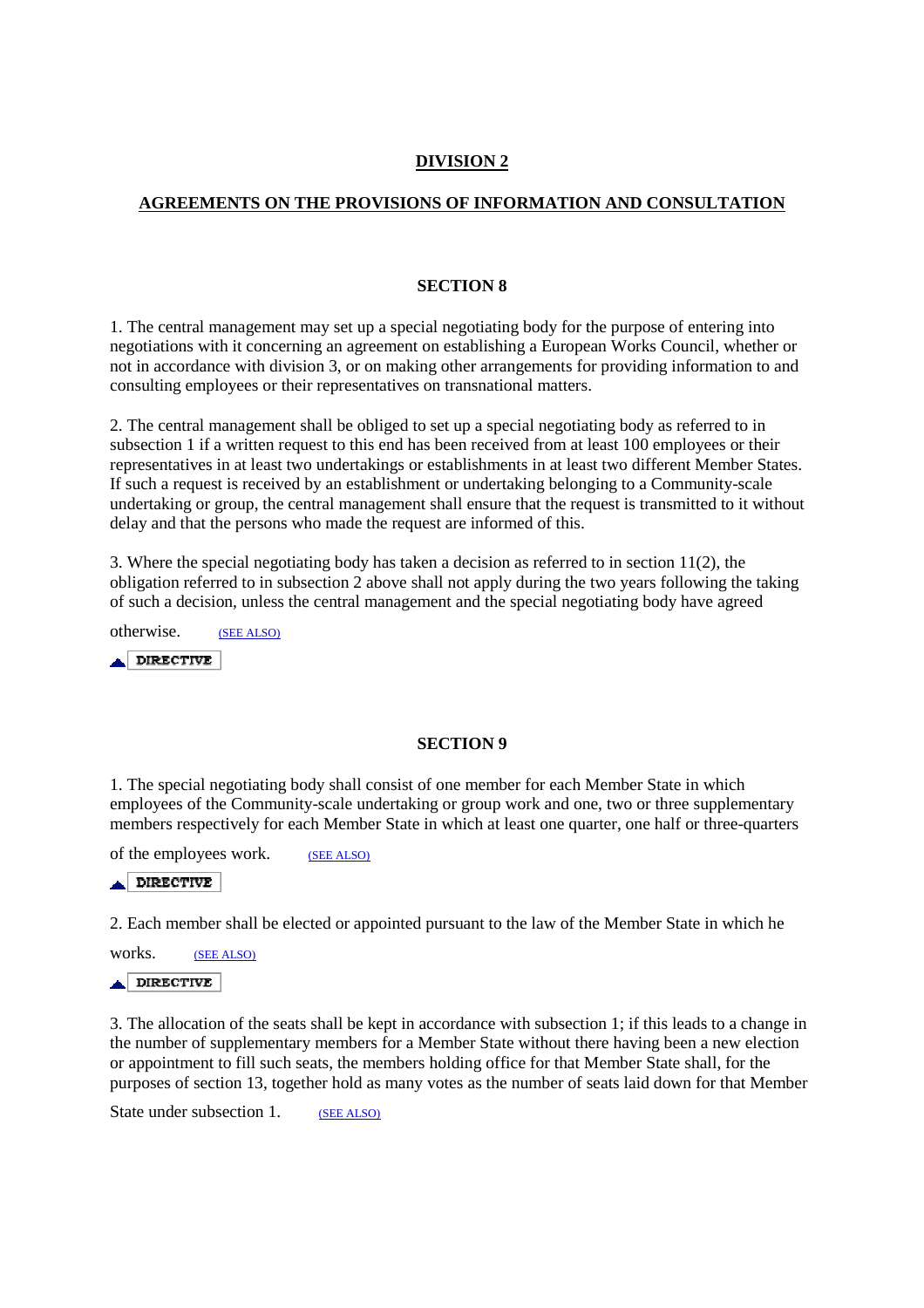## **SECTION 10**

1. With regard to Dutch establishments and undertakings, the members of the special negotiating body shall be appointed, or their appointment terminated, by the works councils set up at such establishments or undertakings.

2. If, in respect of works councils as referred to in subsection 1, one or more central works councils have been established, the said appointment or termination shall be effected by the latter council or councils.

3. If no central works council has been set up, but there are one or more group works councils, the said appointment or termination shall be effected by the latter council or councils.

4. If not all works councils or group works councils are represented in a central works council or group works council, the said appointment or termination shall be effected jointly by the central or group works council or councils and the non-represented works councils.

5. If no works council has been set up, the members of the special negotiating body shall be elected by the entire body of employees working in the Netherlands for the Community-scale undertaking or group. The election shall be by secret written ballot, each employee having one vote. An association of employees having aforementioned employees as its members, with a constitution defining its aim as promoting the interests of its members as employees, active in this manner within the undertaking or group involved and also enjoying full legal capacity, may present a list of candidates for the aforementioned election, provided that it has consulted its members within the undertaking or group on the composition of the list of candidates.

6. For the purposes of subsections 1 to 4, employees of Dutch establishments or undertakings who are not represented in a works council, group works council or central works council will be given the opportunity to express an opinion about the persons to be appointed as members of the special

negotiating body.

7. Persons who are seafarers in the merchant navy shall not be appointed or elected as members of a special negotiating body.

 $\triangle$  DIRECTIVE

## **SECTION 11**

1. After the special negotiating body has been set up, the central management shall convene a meeting with it in order to negotiate an agreement as referred to in section 8(1). It shall give the negotiating

body the opportunity to meet prior to such a meeting.



2. As long as no agreement as referred to in section 8(1) has been concluded, the special negotiating body may decide not to enter into negotiations or to terminate negotiations already in progress.

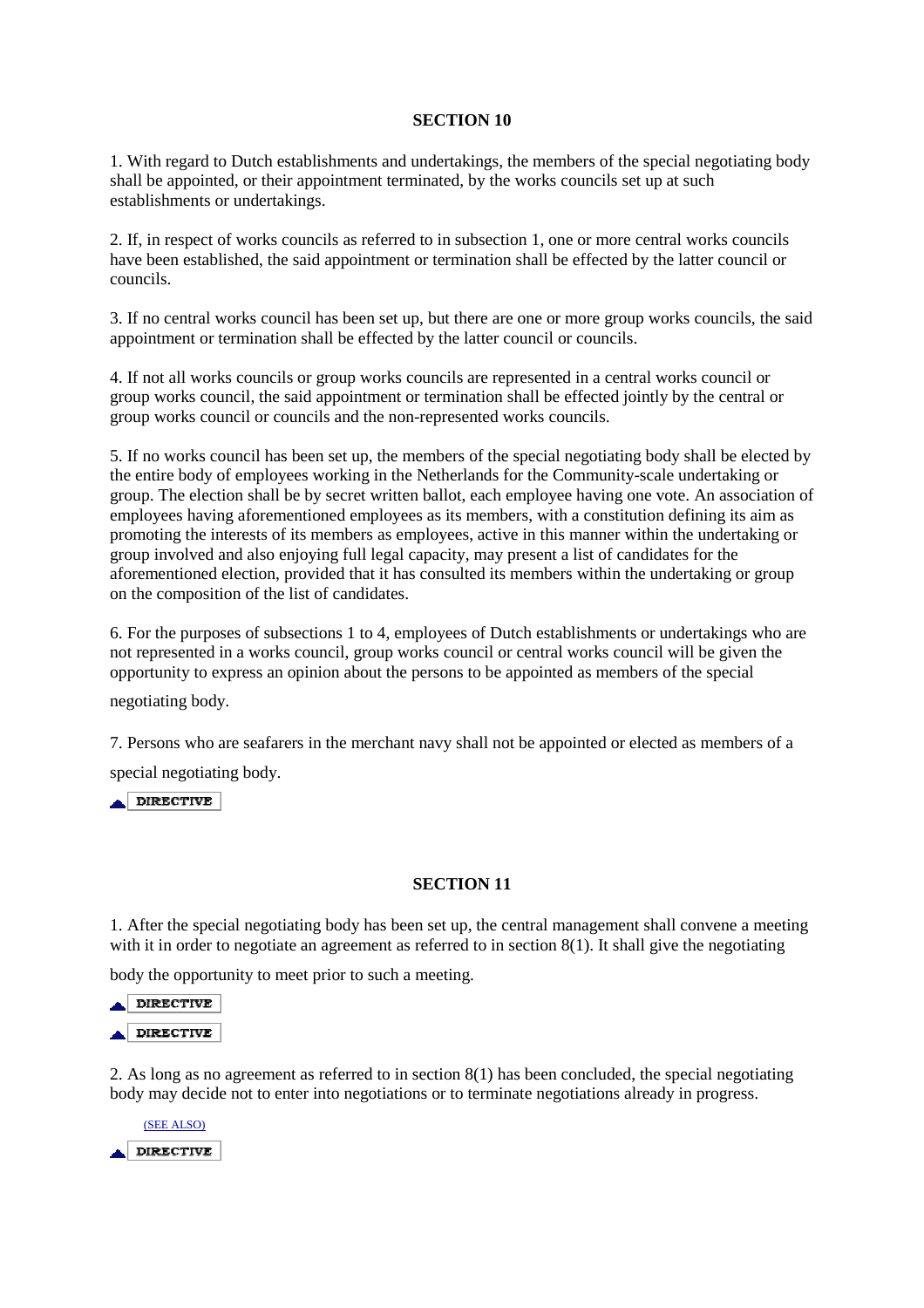3. If the central management and the special negotiating body agree to set up a European Works Council, agreement shall also be reached on the Council's rules of procedure. Unless otherwise agreed by the central management and the special negotiating body, the rules of procedure shall at least regulate the following :

a) the establishments or undertakings of the Community-scale undertaking or group for which the European Works Council is being set up;

b) the size and composition of the European Works Council and its members' term of office;

c) the Council's scope and competence;

d) the arrangements for informing and consulting the Council;

e) the frequency, duration and venue of Council meetings;

f) the financial and material resources to be placed at the Council's disposal.  $(SEE ALSO)$ 

 $\triangle$ DIRECTIVE

4. If the central management and the special negotiating body agree on a different information and consultation procedure for employees or their representatives not involving the establishment of a European Works Council, the corresponding arrangements shall also be laid down in an agreement. This must include at least the following :

a) the establishments or undertakings of the Community-scale undertaking or group to which the procedure applies;

b) the way in which the employees or their representatives are to be informed and consulted on transnational questions which significantly affect employees' interests;

c) the manner in which employees or their representatives may meet to discuss the questions referred to in point b;

d) the financial and material resources to be made available to implement the procedure.



5. The central management and the special negotiating body may agree to set up separate European Works Councils for different parts of the Community-scale undertaking or group, or to apply separate procedures. They may also agree to set up one or more European Works Councils for one or more parts of the Community-scale undertaking or group and introduce one or more procedures for other parts.

6. The agreement between the central management and the special negotiating body shall contain provisions governing the duration of the agreement and the arrangements for negotiating a new agreement and for adapting the agreement to changes in the structure or size of the Community-scale undertaking or group and in the numbers of employees working in the Member States. If such provisions do not specify that employees (or their representatives) of undertakings or establishments joining the Community-scale undertaking or group after the conclusion of the agreement shall be involved within two years in the replacement or amendment thereof, or shall be represented in the European Works Council or the alternative information and consultation procedure within two years,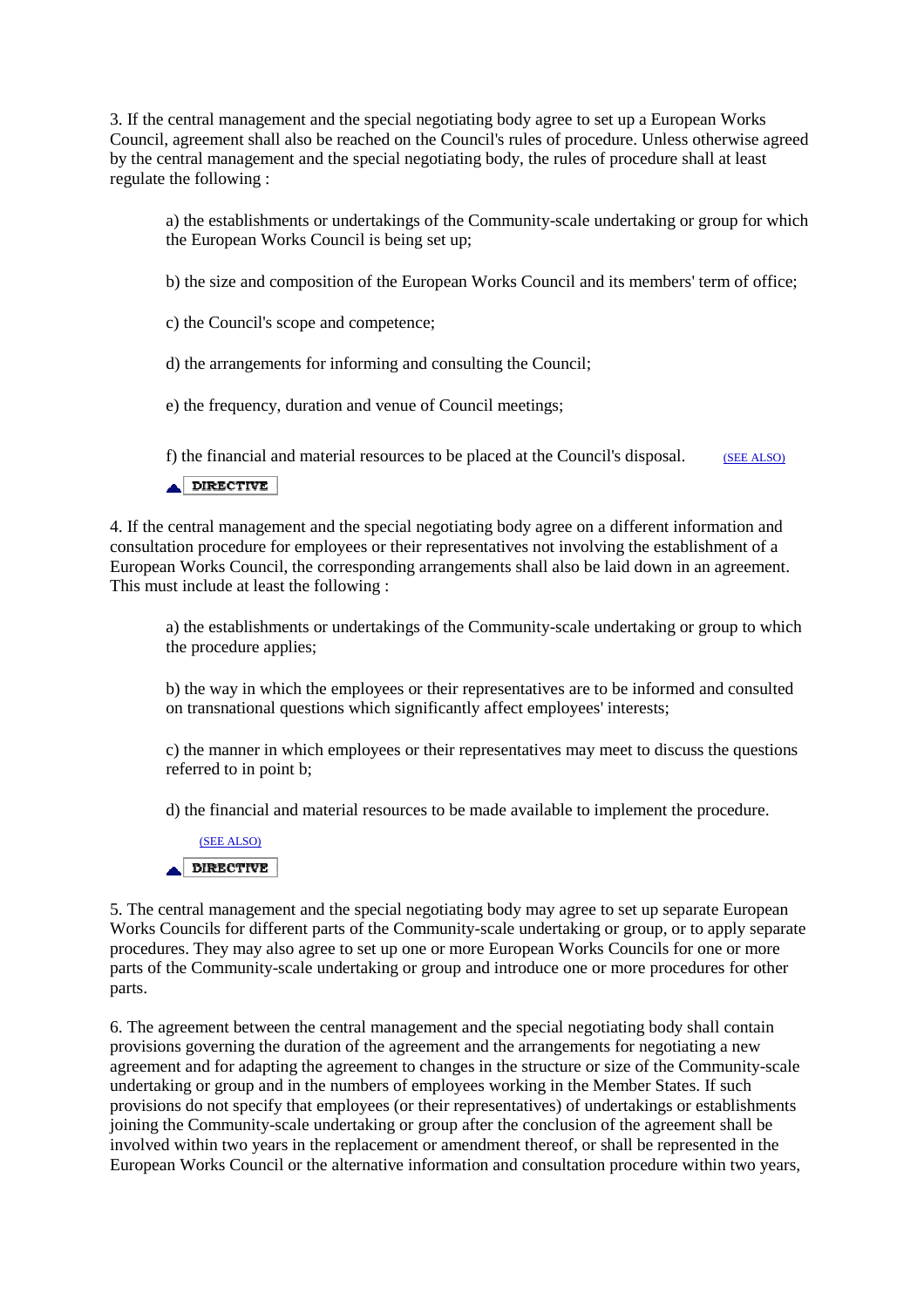the central management shall be obliged to set up a new special negotiating body if at least 100 such employees or their representatives so request.

7. The central management shall not be obliged to provide information which would plausibly cause serious harm to or be prejudicial to the functioning of the Community-scale undertaking or group. With respect to the provision of information, the central management may impose a requirement of confidentiality if there are reasonable grounds to do so; a statement shall be issued as early as possible prior to the matter in question being dealt with, indicating the grounds for imposing the requirement, what written or oral information is covered, for how long it applies and whether there are any persons

with regard to whom such confidentiality doesn't need to be maintained.

8. The central management shall ensure that the rights and obligations set out in the agreement are complied with.

# **SECTION 12**

1. One or more experts may assist the special negotiating body in the negotiations.

DIRECTIVE

2. The expenses reasonably necessary for the special negotiating body to exercise its function shall be borne by the Community-scale undertaking or the controlling undertaking. This shall apply to the cost of consulting one or more experts or of taking legal action only if the Community-scale undertaking or

the controlling undertaking has been notified in advance of the expense involved.

DIRECTIVE

# **SECTION 13**

1. Without prejudice to section 9(3), each member of the special negotiating body shall have one vote. The special negotiating body's decisions shall be adopted by an absolute majority of the number of

votes cast.

2. A decision as referred to in section 11(2) must be adopted by a two-thirds majority of the number of votes cast.

3. A decision on concluding an agreement as referred to in section 11(1) must be adopted by at least the number of votes corresponding to a majority of all the votes that can be cast at a plenary meeting

of the special negotiating body.

## **SECTION 14**

The central management shall ensure that the composition of the special negotiating body and the time of any meeting as referred to in section 11 are made known within the Community-scale undertaking or group.

# **DIVISION 3**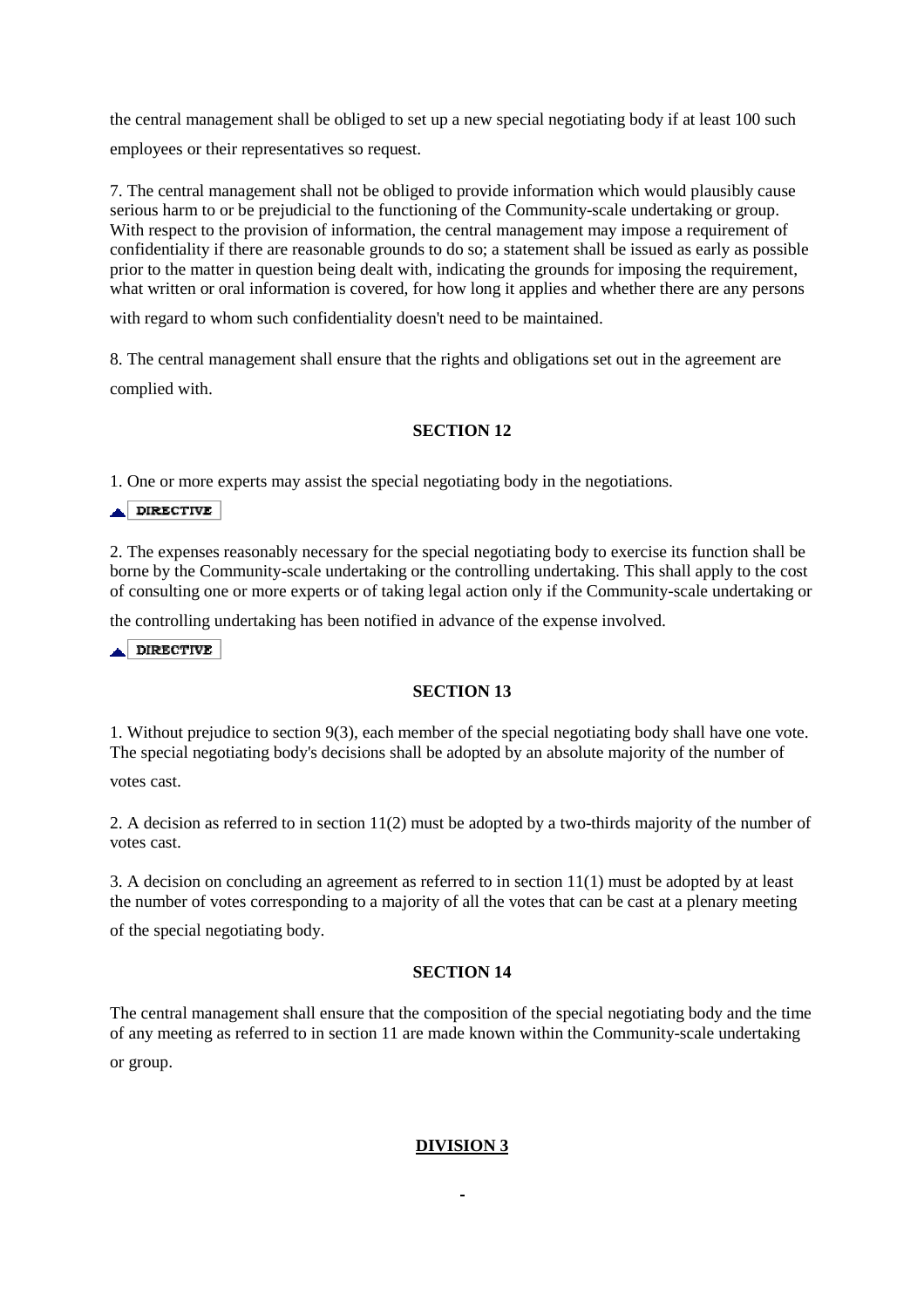# **SUBSIDIARY PROVISIONS GOVERNING THE PROVISION OF INFORMATION AND CONSULTATION IN THE ABSENCE OF AN AGREEMENT**

## **SECTION 15**

The central management shall be obliged to set up a European Works Council in accordance with this division:

a) if there are indications that the central management will not enter into negotiations with a special negotiating body within six months of the receipt of a request as referred to in section 8(2):

b) if the central management and the special negotiating body have not concluded an agreement as referred to in section  $11(1)$  within three years after the receipt of a request as referred to in section 8(2) or, if the central management has established a special negotiating body of its own accord, within three years of its doing so, unless a decision as referred to in

section  $11(2)$  is in force.

 $\triangle$ DIRECTIVE

## **SECTION 16**

1. If the Community-scale undertaking or group has fewer than 5,000 employees, the European Works Council shall consist of one member for each Member State in which the employees work and one, two or three supplementary members respectively for each Member State in which at least one quarter,

one half or three-quarters of the employees work.

2. If there are 5,000 or more employees, the European Works Council shall consist of one member for each Member State in which the employees work and one, three, six or nine supplementary members respectively for each Member State in which at least one tenth, one quarter, one half or three-quarters

of the employees work. (SEE ALSO)

 $\triangle$  DIRECTIVE

3. Each member shall be elected or appointed pursuant to the law of the Member State in which he

works. (SEE ALSO)

 $\triangle$ DIRECTIVE

4. The allocation of the seats shall be kept in accordance with subsections 1 and 2; if this leads to a change in the number of supplementary members for a Member State without there having been a new election or appointment to fill such seats, the members holding office for that Member State shall, for the purposes of the relevant provisions concerning the distribution of votes within the European Works Council, together hold as many votes as the number of seats laid down for that Member State under

subsections 1 and 2.

## **SECTION 17**

1. Members of European Works Councils of Dutch establishments and undertakings shall be appointed or elected, or their appointment terminated, in accordance with section 10, with the proviso that a member's term of office shall last four years.

2. Only employees of the Community-scale undertaking or group may be appointed or elected as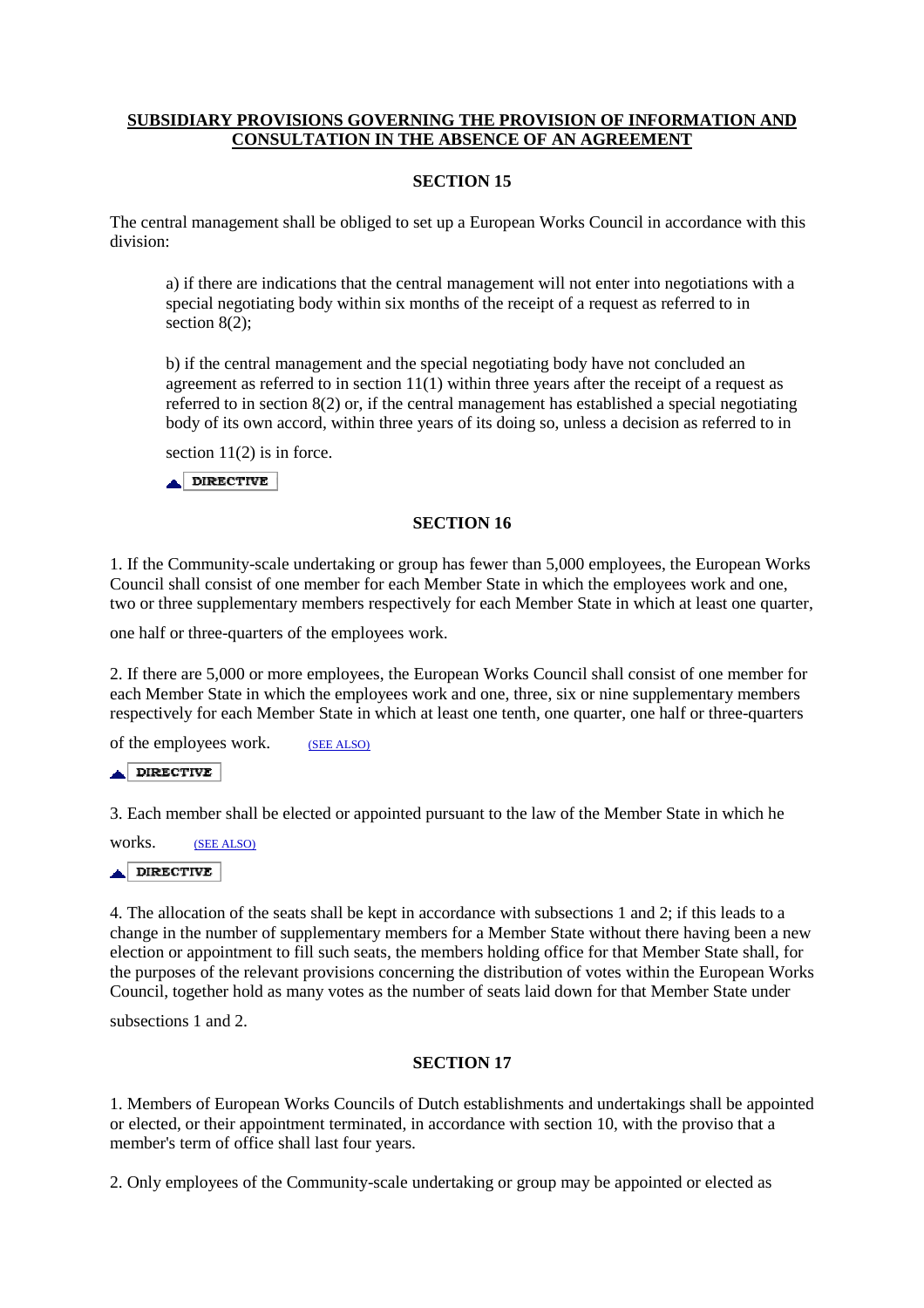members. Membership shall automatically end when a member ceases to be an employee. Persons who are seafarers in the merchant navy shall not be appointed or elected as members. (SEE ALSO)

## **SECTION 18**

1. The European Works Council shall elect a chairman and one or more deputy chairmen from among its number. The chairman, or if he is not available the deputy chairman, shall represent the European

Works Council in law.

2. The European Works Council may elect from among its number a select committee consisting of

three members at most.

## DIRECTIVE

3. The European Works Council shall lay down its own rules of procedure. Before these are adopted the central management shall be given the opportunity to state its view. If a select committee is

elected, the said rules shall lay down its powers.

 $\triangle$  DIRECTIVE

## **SECTION 19**

1. The competence of the European Works Council shall be limited to the provision of information and consultation relating to issues concerning the whole Community-scale undertaking or the whole Community-scale group, or at least two establishments or undertakings of the group in different Member States. This competence shall be confined to matters which concern all establishments or all undertakings of the group in the Member States or at least two establishments or undertakings of the

group in different Member States.

2. The central management and the European Works Council shall meet at least once every calendar year. At such a meeting the European Works Council shall, on the basis of a report drawn up by the central management, be informed about and consulted on the progress of the business of the Community-scale undertaking or group and its prospects. Such information and consultation shall relate in particular to the structure of the Community-scale undertaking or group, its economic and financial situation, the probable development of activities and of production and sales, investments, substantial changes in its organisation, the introduction of new working methods or production processes, environmental care, mergers, relocations, cutbacks or closures of undertakings, establishments or major parts thereof, the employment situation and trends, and collective

redundancies.



3. The central management shall inform the European Works Council or the select committee as soon as possible about all particular circumstances or planned decisions affecting the employees' interests to a considerable extent in at least two establishments or undertakings of the Community-scale undertaking or group in different Member States, particularly as regards the relocation or closure of establishments, or collective redundancies.

4. If the European Works Council or the select committee so requests, it shall meet the central management, or another more appropriate level of management within the Community-scale undertaking or group having its own powers of decision on the matters to be dealt with at the meeting,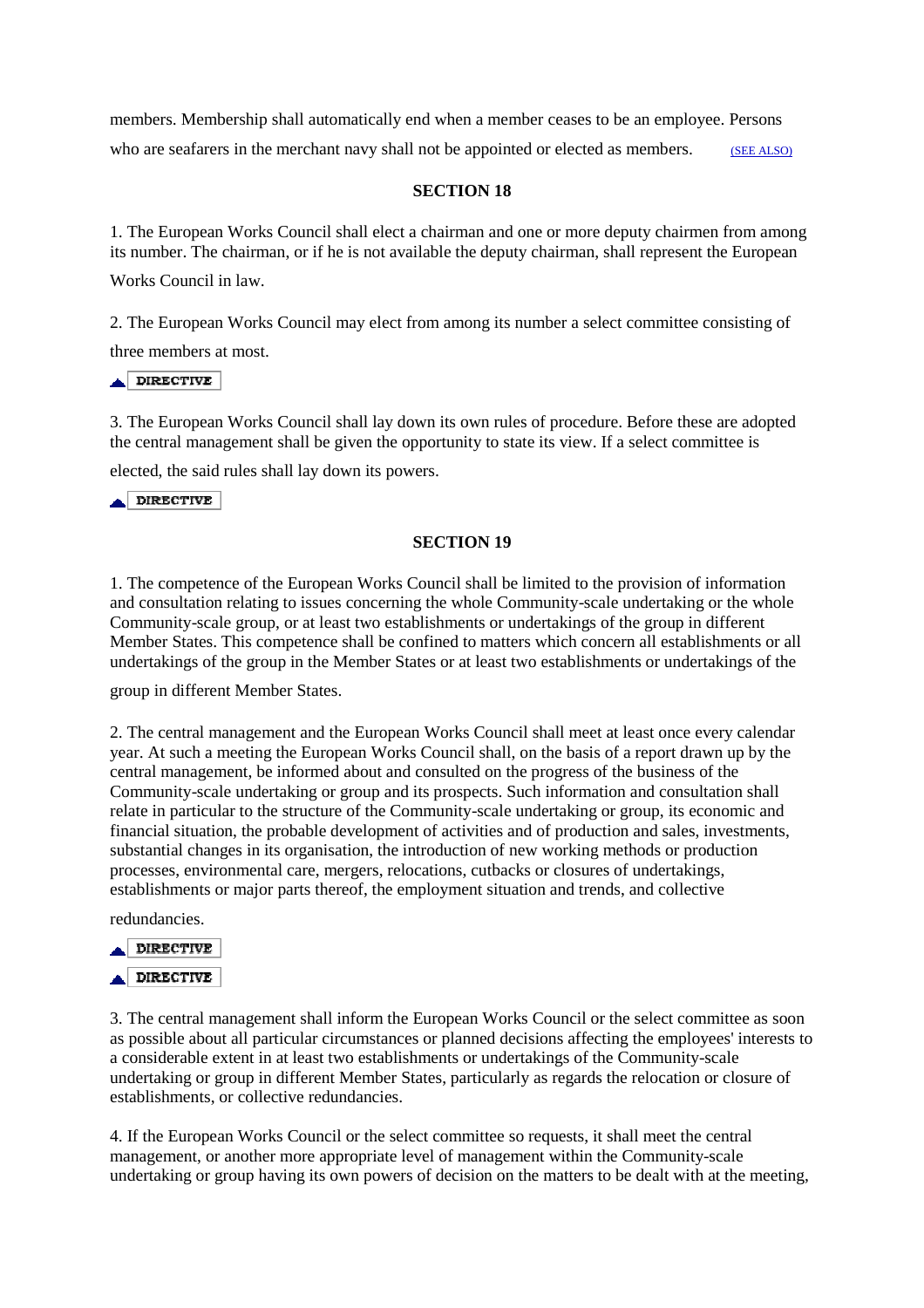in order to be further informed about and consulted on the circumstances referred to in subsection 3 on the basis of a written report drawn up by the Community-scale undertaking or group. This meeting shall be held at a time at which such information and consultation is still meaningful. The European Works Council or the select committee may issue an opinion on the report after the meeting or within a reasonable time after the meeting. Those members of the European Works Council who have been co-elected by the employees of the establishments or undertakings directly affected by the measures shall be invited to such a meeting with the select committee. The meeting shall not prejudice the powers of the central management.

5. The central management shall not be obliged to provide information which would plausibly cause serious harm to or be prejudicial to the functioning of the Community-scale undertaking or group. With respect to the provision of information, the central management may impose a requirement of confidentiality if there are reasonable grounds to do so; a statement shall be issued as early as possible prior to the matter in question being dealt with, indicating the grounds for imposing the requirement, what written or oral information is covered, for how long it applies and whether there are any persons

with regard to whom such confidentiality doesn't need to be maintained.

### DIRECTIVE

6. Before any meeting with the central management the European Works Council or the select committee shall be entitled to meet without the central management being present. The fourth sentence

of subsection 4 shall apply *mutatis mutandis*.

#### **DIRECTIVE** الم

7. Without prejudice to any obligation on them to maintain confidentiality, the members of the European Works Council shall inform the employees' representatives within the Community-scale undertaking or group or, in the absence of employees' representatives, the workforce as a whole, of the content and outcome of the information and consultation procedure carried out pursuant to this

division.

# $\triangle$ DIRECTIVE

8. The chairmanship of a meeting as referred to in subsection 2 or 4 shall alternate between the central

management and the European Works Council, unless otherwise agreed.

DIRECTIVE

## **SECTION 20**

1. The European Works Council and the select committee may be assisted by experts of their choice

insofar as this is necessary for the performance of their duties.

### $\blacktriangle$  DIRECTIVE

2. The expenses reasonably necessary for the European Works Council and the select committee to exercise their functions shall be borne by the Community-scale undertaking or the controlling undertaking. The obligation to bear the costs of the experts called in by the European Works Council shall be limited to one expert per agenda item, unless the European Works Council and the Community-scale undertaking or the controlling undertaking agree otherwise.

3. The first sentence of subsection 2 shall also apply to the cost of taking legal action, but only on condition that the Community-scale undertaking or the controlling undertaking has been notified in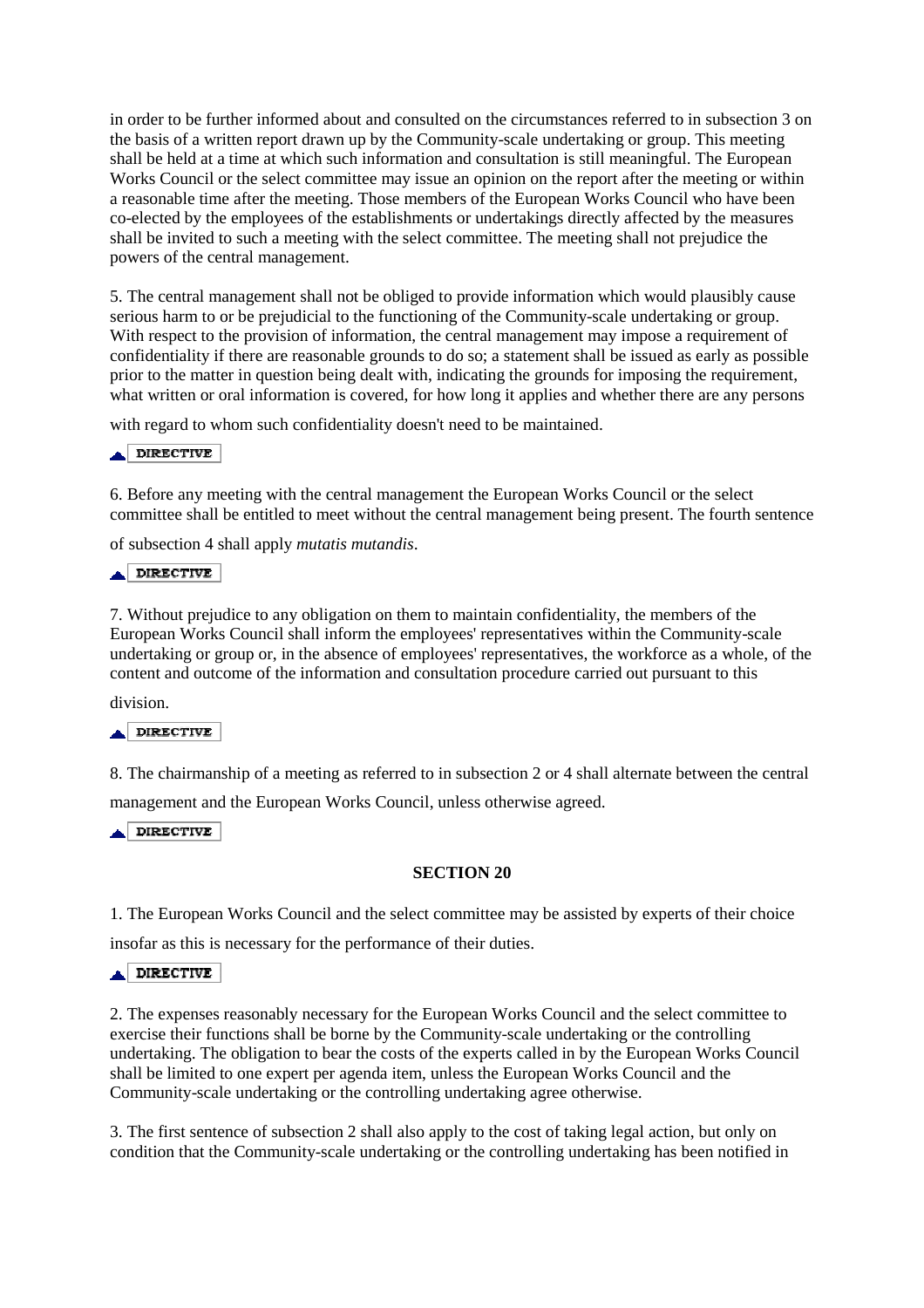advance of the expense involved.

 $\triangle$  DIRECTIVE

#### **SECTION 21**

1. At most four years after being established the European Works Council shall decide, in response to a proposal from the central management or otherwise, whether it is desirable to enter into negotiations with the central management on concluding an agreement as referred to in section 11(1).

2. Sections 11(3) to (6) and 13(1) and (3) shall apply *mutatis mutandis*, with the proviso that the

European Works Council shall replace the special negotiating body.

 $\triangle$  DIRECTIVE

## **SECTION 22**

The central management shall ensure that the composition of the European Works Council and the time of any meeting as referred to in section 19 are made known within the Community-scale

undertaking or group.

## **CHAPTER 3**

# **INFORMING AND CONSULTING EMPLOYEES IN NON-DUTCH COMMUNITY-SCALE UNDERTAKINGS AND GROUPS OF UNDERTAKINGS**

#### **SECTION 23**

If, for the purposes of implementing the Directive in a Member State other than the Netherlands, a special negotiating body or a European Works Council as referred to in the annex to the Directive is set up in a Community-scale undertaking or group, sections 10 and 17 shall apply *mutatis mutandis* to

Dutch establishments or undertakings in that Community-scale undertaking or group.

## **CHAPTER 4**

## **FINAL PROVISIONS**

## **SECTION 24**

1. Except for section 5, this Act shall not apply to a Community-scale undertaking or group which, on the date this Act comes into force, is party to one or more agreements in force which regulate matters concerning the provision of information to and consultation of employees on transnational matters and which have been concluded with an employee's representative body which the Community-scale undertaking or group could deem reasonably representative of the employees in the Member States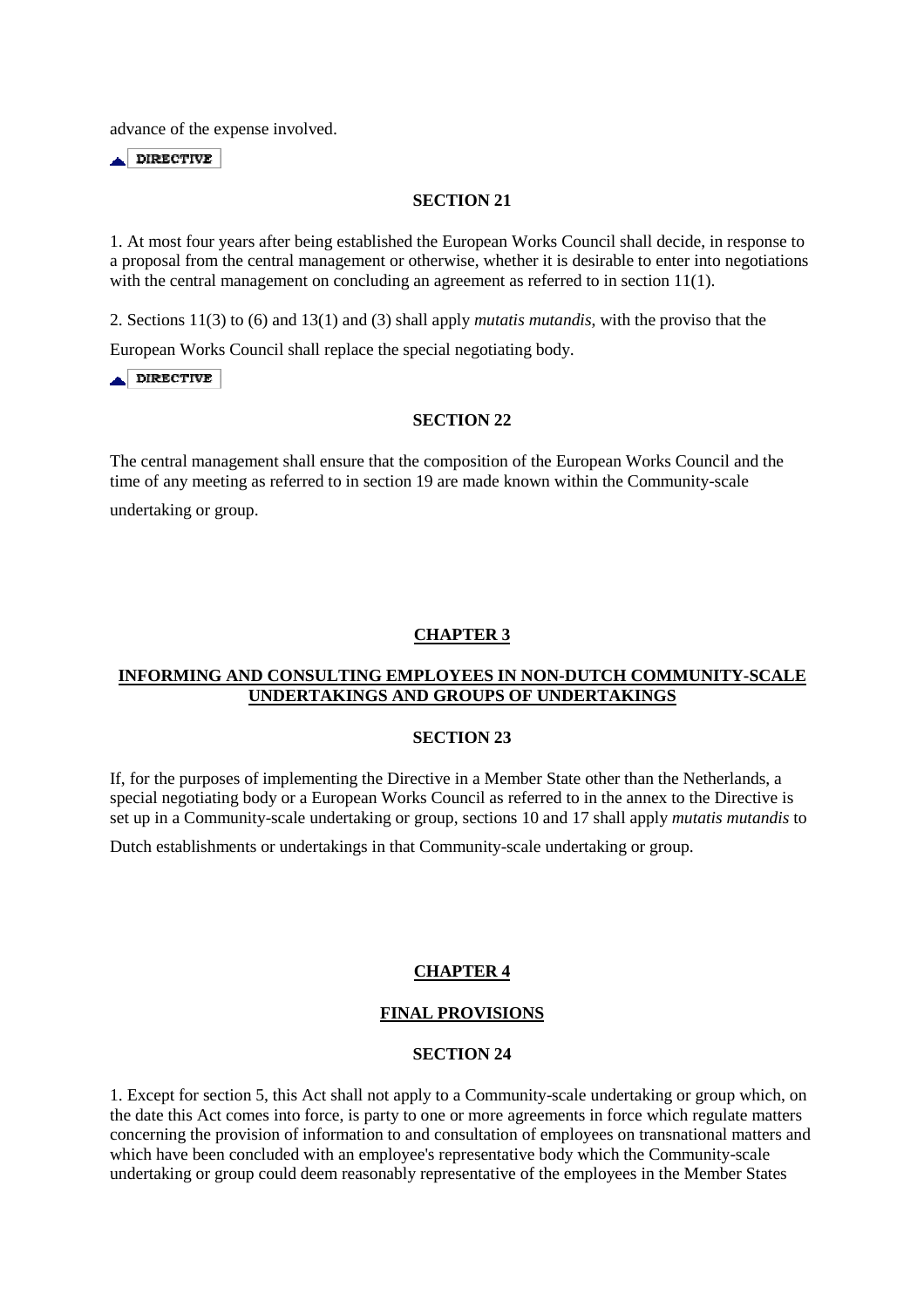involved.

2. If such agreements do not specify, or do not specify within five years of this Act coming into force, that employees (or their representatives) of undertakings or establishments joining the Communityscale undertaking or group after the conclusion of the said agreements shall be involved within the said period in the replacement or amendment thereof, or shall be represented in the agreed information and consultation procedure, this Act shall apply to the Community-scale undertaking or group after the said period.

3. Section 11(8) shall apply *mutatis mutandis*.

 $\blacktriangle$  DIRECTIVE

## **SECTION 25**

1. For the purposes of section 9, account need be taken only of those Member States in which the Community-scale undertaking or group has employees and whose legislation implementing the

Directive is in force.

2. If an agreement as referred to in section 11 does not specify that employees (or their representatives) of undertakings or establishments of the Community-scale undertaking or group in Member States, which - in accordance with subsection 1 - were not taken into account when setting up the special negotiating body, shall be involved in the replacement or amendment of that agreement within two years of such a Member State's legislation implementing the Directive coming into force or shall be represented in the European Works Council or the alternative information and consultation

procedure within the said period, that agreement shall be reviewed, taking section 9 into account.

## **SECTION 26**

*Contains amendments in the Working Hours Act, not related to the information and consultation.* 

## **SECTION 27**

This Act shall enter into force on 22 September 1996. If this Act is published in the *Staatsblad* after 21 September 1996, it shall enter into force on the day following the date of publication of the *Staatsblad* containing it.

## **SECTION 28**

This Act shall be cited as the European Works Councils Act.

We order and command that this Act shall be published in the *Staatsblad* and that all ministries, authorities, bodies and officials whom it may concern shall diligently implement it.

The Minister of Social Affairs and Employment

A.P.W. Melkert